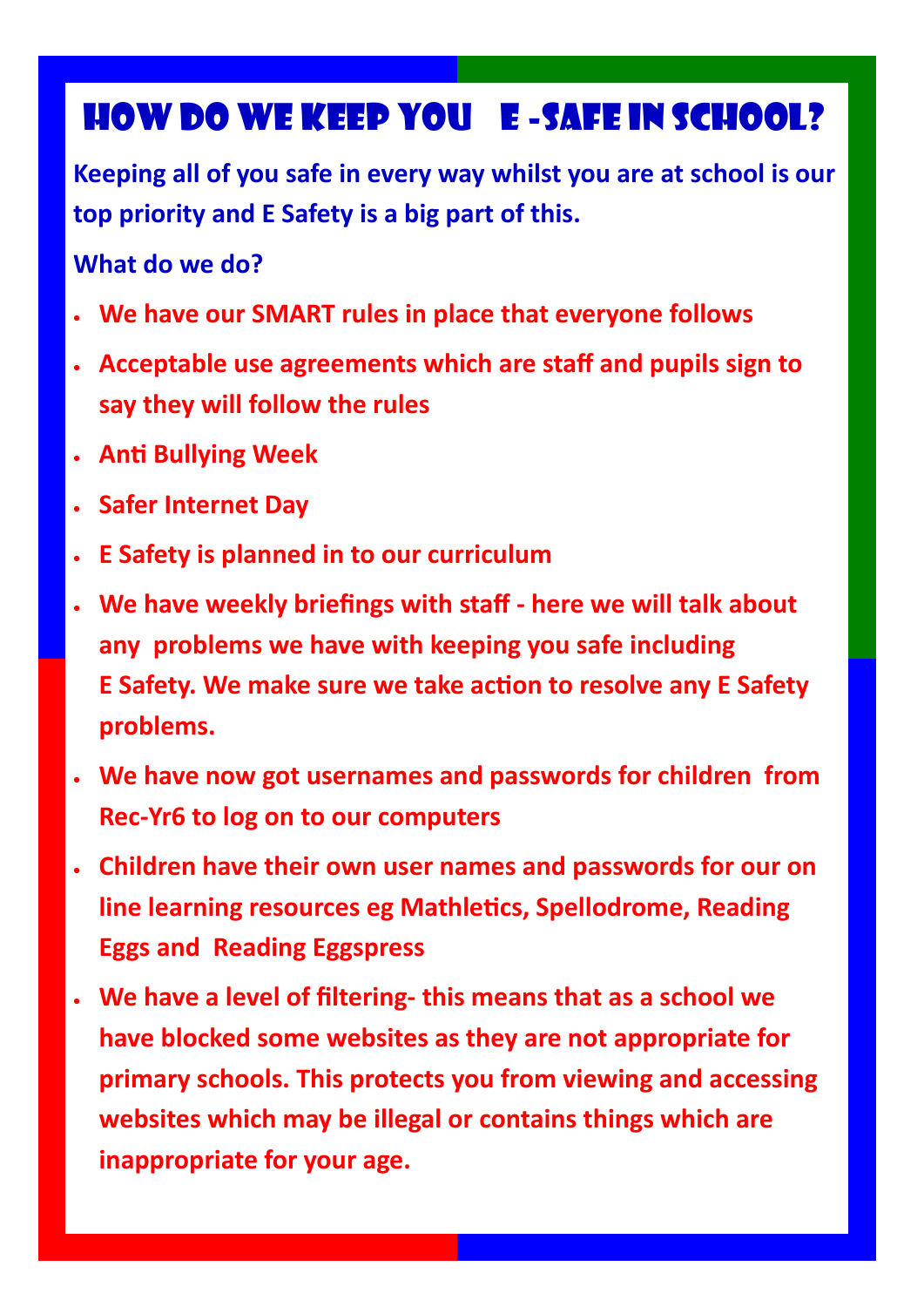# How do we keep you E -Safe?

#### Staying Safe on line

- **Keep your personal information to yourself - don't give out your address, email address, mobile number or**
- **Keep pictures and videos of yourself and friends private. Think carefully about posting any photo or video of yourself- never post one which shows your school uniform as it links to where you live. Once you've put a picture online anyone can see it and share it.**
- **Keep your passwords to yourself - don't share with others.**
- **Don't make friends with people you don't know and never meet someone you have met online. Always speak to your parents or carers if people want to make friends online.**
- **Always think about things you write online - make sure everything is respectful to yourself and others.**
- **People aren't always who they say they are online**

#### Staying Safe using your phone

- **Keep your phone number private - always talk to your grown ups about which friends/people you can give your number to.**
- **Don't reply to numbers you don't know**
- **Don't reply to nasty messages- tell a grown up straight away. Keep the messages you have been sent so you can show them to a grown up.**
- **If you are sent inappropriate messages/photos or videos- show a trusted grown up straight away.**
- **Don't share video and photos with those you don't know**
- **Don't feel pressured to send photos or videos to others- think carefully and talk to a grown up and ask for advice.**
- **Remember-Snapchat App- you may think these photos are only there for seconds - BUT there are ways to save the photos - people can share these on to others**

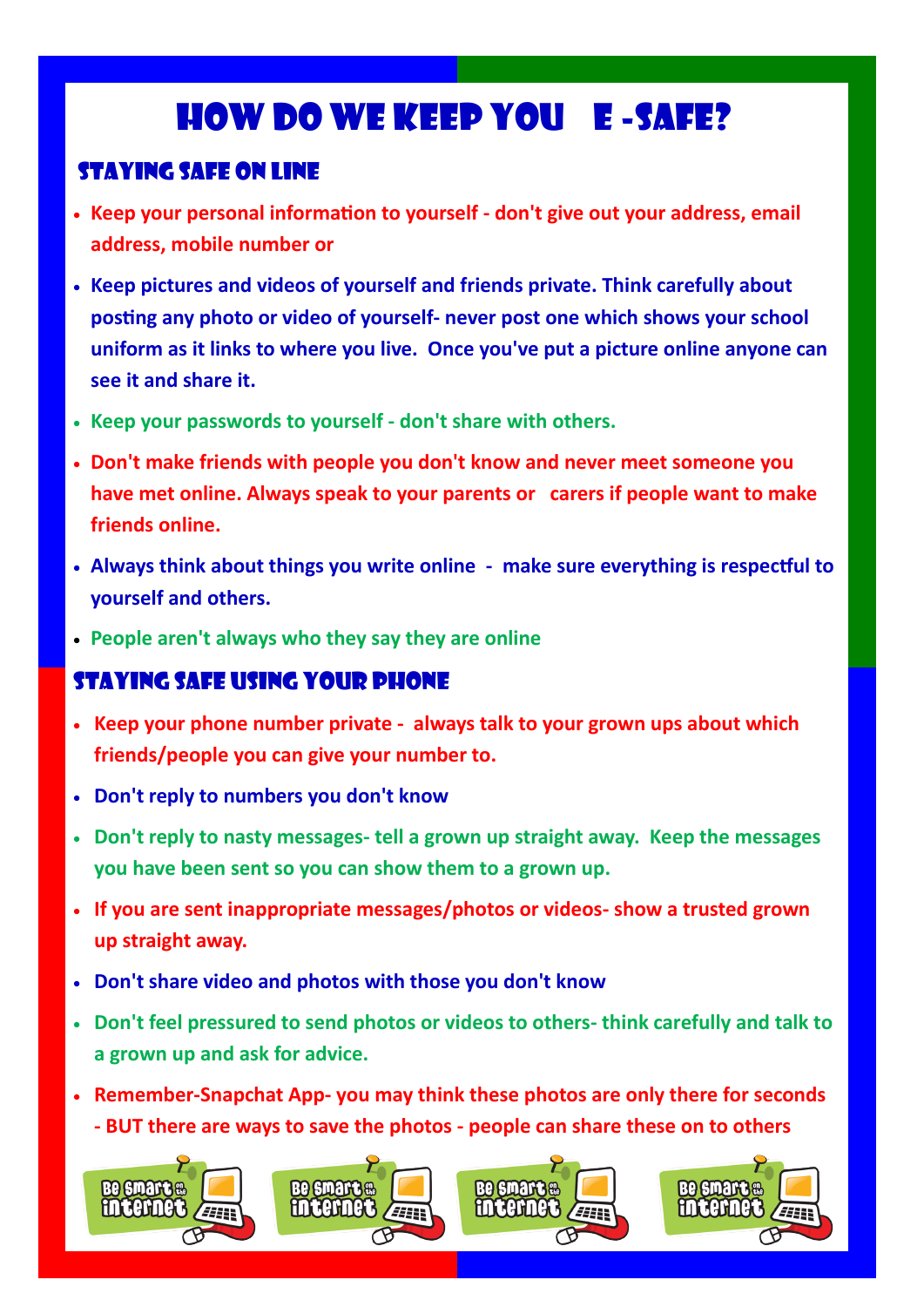# How do we keep you E -Safe?

### Staying Safe on line

**Where can you go if you need help?**

**Look at the advice below for different situations you may find yourself in.**

**What if I see something on my phone or the internet which I know is wrong or not right for my age?**

**If it is at school - close the lid on laptops straight away and report to the class teacher.**

**If you are at home - come away from the screen and tell a grown up.**

**What if I am getting nasty messages?**

**You must tell a trusted grown up straight away.** 

**Remember you can talk to teachers at school or to a teaching assistant. Save the messages to show a grown up. Don't reply to any messages - never be nasty back.**

**If you feel you can't tell a grown up, talk to a school counsellor or friend who can tell a grown up in school.**

**What if someone online is trying to get me to meet them?**

**Do not arrange to meet anyone you don't know. Remember you don't really know who this person is. As soon as this happens you must tell an adult you trust immediately.**

**What if friends are asking me to send silly photos but I don't want to?**

**Stay strong- if you think it is wrong tell your friends NO. If they continue to ask- try and talk to them about it and why it might not be safe. You can also ask trusted adult for advice.**